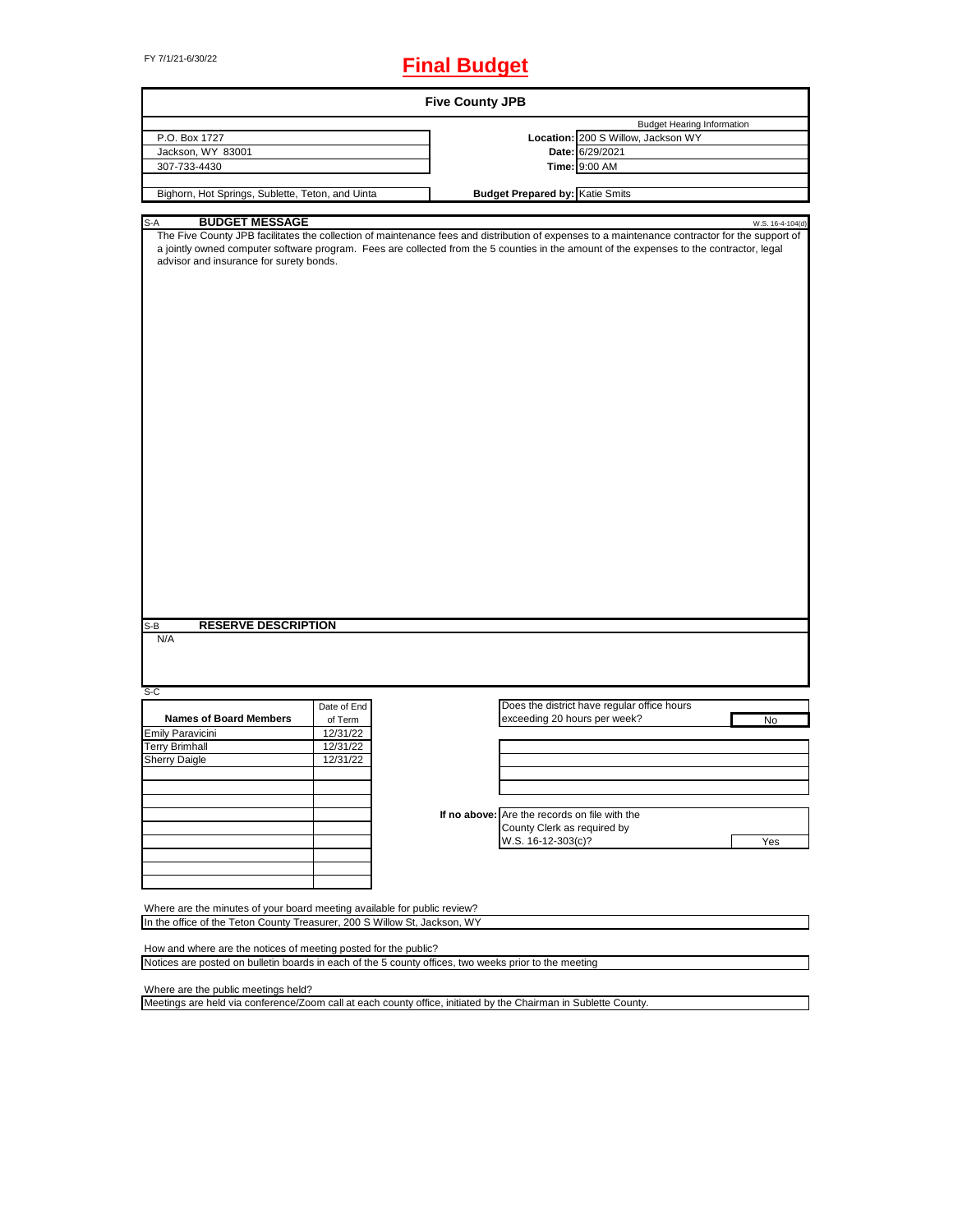# **FINAL BUDGET SUMMARY**

|       | <b>OVERVIEW</b>                                             | 2019-2020<br>Actual | 2020-2021<br>Estimated | 2021-2022<br>Proposed | Final Approval |
|-------|-------------------------------------------------------------|---------------------|------------------------|-----------------------|----------------|
|       |                                                             |                     |                        |                       |                |
| $S-1$ | <b>Total Budgeted Expenditures</b>                          | \$108,643           | \$144,700              | \$132,600             | \$132,600      |
| $S-2$ | <b>Total Principal to Pay on Debt</b>                       | \$0                 | \$0                    | \$0                   | \$0            |
| $S-3$ | <b>Total Change to Restricted Funds</b>                     | \$0                 | \$0                    | \$0                   | \$0            |
|       |                                                             |                     |                        |                       |                |
| $S-4$ | <b>Total General Fund and Forecasted Revenues Available</b> | \$162,158           | \$181,839              | \$179,884             | \$179,884      |
|       |                                                             |                     |                        |                       |                |
| $S-5$ | <b>Amount requested from County Commissioners</b>           | \$0                 | \$0 <sub>1</sub>       | \$0                   | \$0            |
|       |                                                             |                     |                        |                       |                |
| $S-6$ | <b>Additional Funding Needed:</b>                           |                     |                        | \$0                   | \$0            |

|                   | <b>REVENUE SUMMARY</b>                       | 2019-2020           | 2020-2021              | 2021-2022             | <b>Final Approval</b> |
|-------------------|----------------------------------------------|---------------------|------------------------|-----------------------|-----------------------|
|                   |                                              | Actual              | Estimated              | Proposed              |                       |
|                   |                                              |                     |                        |                       |                       |
| $S-7$             | <b>Operating Revenues</b>                    | \$0                 | \$0                    | \$0                   | \$0                   |
| $S-8$             | Tax levy (From the County Treasurer)         | \$0                 | \$0                    | \$0                   | \$0                   |
| $S-9$             | <b>Government Support</b>                    | \$112,800           | \$132,500              | \$132,500             | \$132,500             |
| $S-10$            | <b>Grants</b>                                | \$0                 | \$0                    | \$0                   | \$0                   |
| $S-11$            | Other County Support (Not from Co. Treas.)   | \$0                 | \$0                    | \$0                   | \$0                   |
| $S-12$            | <b>Miscellaneous</b>                         | \$28                | \$9                    | \$9                   | \$9                   |
| $S-13$            | <b>Other Forecasted Revenue</b>              | \$0                 | \$0                    | \$0                   | \$0                   |
| $S-14$            | <b>Total Revenue</b>                         | \$112,828           | \$132,509              | \$132,509             | \$132,509             |
| FY 7/1/21-6/30/22 |                                              |                     |                        |                       | Five County JPB       |
|                   | <b>EXPENDITURE SUMMARY</b>                   | 2019-2020           | 2020-2021              | 2021-2022             |                       |
|                   |                                              | Actual              | Estimated              | Proposed              | <b>Final Approval</b> |
|                   |                                              |                     |                        |                       |                       |
| $S-15$            | <b>Capital Outlay</b>                        | \$0                 | \$0                    | \$0                   | \$0                   |
| $S-16$            | <b>Interest and Fees On Debt</b>             | \$0                 | \$0                    | \$0                   | \$0                   |
| $S-17$            | <b>Administration</b>                        | \$108,643           | \$144,700              | \$132,600             | \$132,600             |
| $S-18$            | <b>Operations</b>                            | \$0                 | \$0                    | \$0                   | \$0                   |
| $S-19$            | <b>Indirect Costs</b>                        | \$0                 | \$0                    | \$0                   | \$0                   |
| <b>S-20R</b>      | <b>Expenditures paid by Reserves</b>         | \$0                 | \$0                    | \$0                   | \$0                   |
| $S-20$            | <b>Total Expenditures</b>                    | \$108,643           | \$144,700              | \$132,600             | \$132,600             |
|                   |                                              |                     |                        |                       |                       |
|                   | <b>DEBT SUMMARY</b>                          | 2019-2020           | 2020-2021              | 2021-2022             | <b>Final Approval</b> |
|                   |                                              | Actual              | Estimated              | Proposed              |                       |
|                   |                                              |                     |                        |                       |                       |
| $S-21$            | <b>Principal Paid on Debt</b>                | \$0                 | \$0                    | \$0                   | \$0                   |
|                   |                                              |                     |                        |                       |                       |
|                   | <b>CASH AND INVESTMENTS</b>                  | 2019-2020<br>Actual | 2020-2021<br>Estimated | 2021-2022<br>Proposed | <b>Final Approval</b> |
|                   |                                              |                     |                        |                       |                       |
| $S-22$            | <b>TOTAL GENERAL FUNDS</b>                   | \$49,330            | \$49,330               | \$47,375              | \$47,375              |
|                   |                                              |                     |                        |                       |                       |
|                   | <b>Summary of Reserve Funds</b>              |                     |                        |                       |                       |
| $S-23$            | <b>Beginning Balance in Reserve Accounts</b> |                     |                        |                       |                       |
| $S-24$            | a. Sinking and Debt Service Funds            | \$0                 | \$0                    | \$0                   | \$0                   |
| $S-25$            | b. Reserves                                  | \$0                 | \$0                    | \$0                   | \$0                   |
| $S-26$            | c. Bond Funds                                | \$0                 | \$0                    | \$0                   | \$0                   |
|                   |                                              |                     |                        |                       |                       |
|                   | Total Reserves (a+b+c)                       | \$0                 | \$0                    | \$0                   |                       |
| $S-27$            | Amount to be added                           |                     |                        |                       |                       |
| $S-28$            | a. Sinking and Debt Service Funds            | \$0                 | \$0                    | \$0                   | \$0<br>\$0            |
| $S-29$            | b. Reserves                                  | \$0                 | \$0                    | \$0                   |                       |
| $S-30$            | c. Bond Funds                                | \$0                 | \$0                    | \$0                   | \$0<br>\$0            |
|                   | Total to be added (a+b+c)                    | \$0                 | \$0                    | \$0                   |                       |
|                   |                                              |                     |                        |                       |                       |
| $S-31$            | <b>Subtotal</b>                              | \$0                 | \$0                    | \$0                   |                       |
| $S-32$            | Less Total to be spent                       | \$0                 | \$0                    | \$0                   | \$0<br>\$0<br>\$0     |
| $S-33$            | TOTAL RESERVES AT END OF FISCAL YEAR         | \$0                 | $\overline{50}$        | $\overline{50}$       | \$0                   |

*Budget Officer / District Official (if not same as "Submitted by")*

Date adopted by Special District

| <b>DISTRICT ADDRESS: P.O. Box 1727</b> |                   | <b>PREPARED BY: Katie Smits</b> |
|----------------------------------------|-------------------|---------------------------------|
|                                        | Jackson, WY 83001 |                                 |

**DISTRICT PHONE:** 307-733-4430

1/23/19 *Form approved by Wyoming Department of Audit, Public Funds Division Prepared in compliance with the Uniform Municipal Fiscal Procedures Act (W.S. 16-4-101 through 124) as it applies.*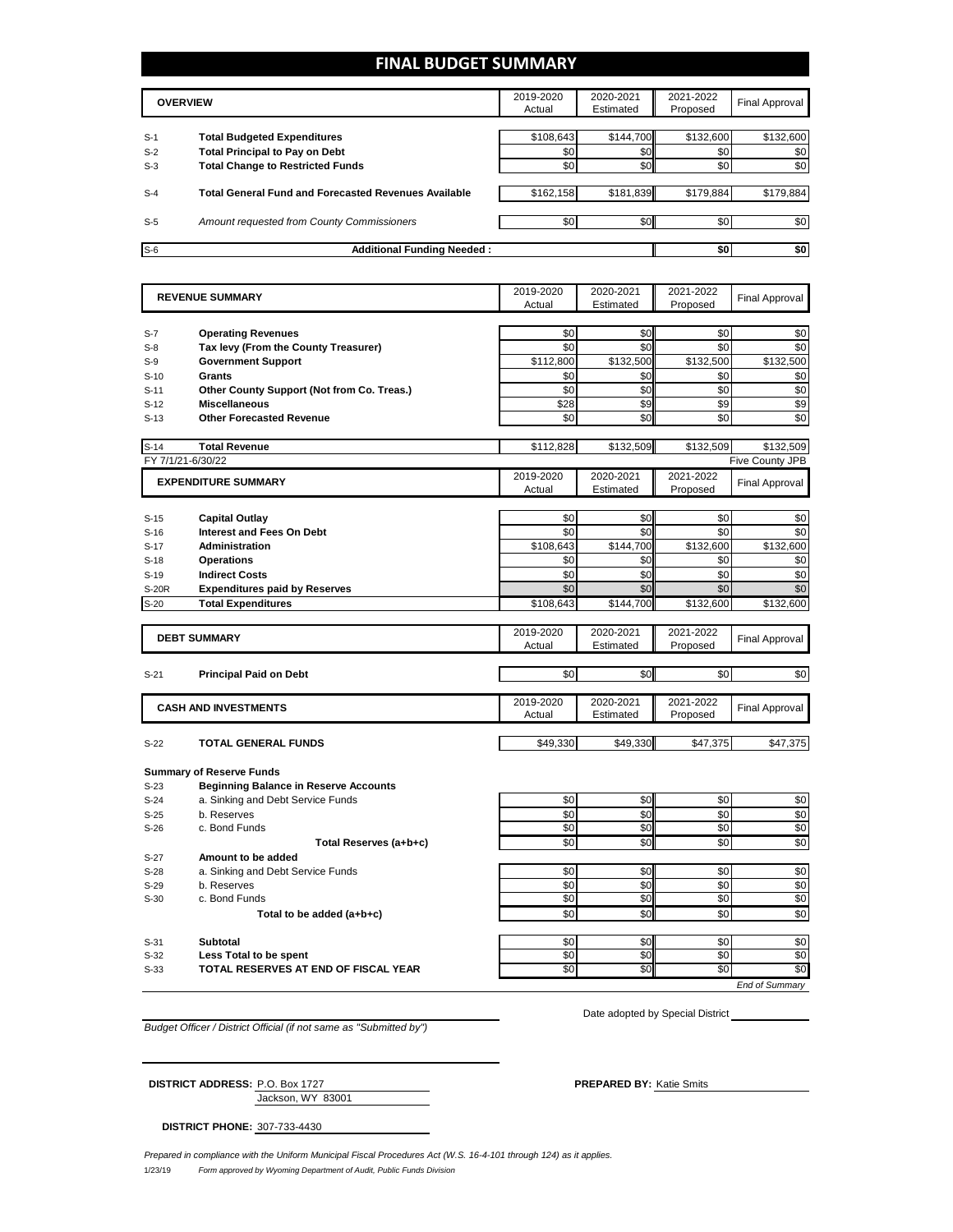# **Final Budget**

Five County JPB

**NAME OF DISTRICT/BOARD**

**FYE** 6/30/2022

| PROPERTY TAXES AND ASSESSMENTS |                                                |           |           |           |                       |
|--------------------------------|------------------------------------------------|-----------|-----------|-----------|-----------------------|
|                                |                                                |           |           |           |                       |
|                                |                                                | 2019-2020 | 2020-2021 | 2021-2022 | <b>Final Approval</b> |
|                                |                                                | Actual    | Estimated | Proposed  |                       |
| $R-1$                          | <b>Property Taxes and Assessments Received</b> |           |           |           |                       |
| $R-1.1$                        | Tax Levy (From the County Treasurer)           |           |           |           |                       |
| $R-1.2$                        | <b>Other County Support</b>                    |           |           |           |                       |
|                                |                                                |           |           |           |                       |
|                                | <b>FORECASTED REVENUE</b>                      |           |           |           |                       |
|                                |                                                |           |           |           |                       |
|                                |                                                | 2019-2020 | 2020-2021 | 2021-2022 | <b>Final Approval</b> |
|                                |                                                | Actual    | Estimated | Proposed  |                       |
| $R-2$                          | <b>Revenues from Other Governments</b>         |           |           |           |                       |
| $R - 2.1$                      | State Aid                                      |           |           |           |                       |
| $R-22$                         | Additional County Aid (non-treasurer)          |           |           |           |                       |

| $R-2.1$   | State Aid                                    |           |           |           |           |
|-----------|----------------------------------------------|-----------|-----------|-----------|-----------|
| $R - 2.2$ | Additional County Aid (non-treasurer)        |           |           |           |           |
| $R - 2.3$ | City (or Town) Aid                           |           |           |           |           |
| $R - 2.4$ | <b>Supportt Fees</b><br>Other (Specify)      | \$112,800 | \$132,500 | \$132,500 | \$132,500 |
| $R - 2.5$ | <b>Total Government Support</b>              | \$112,800 | \$132,500 | \$132,500 | \$132,500 |
| $R-3$     | <b>Operating Revenues</b>                    |           |           |           |           |
| $R - 3.1$ | <b>Customer Charges</b>                      |           |           |           |           |
| $R-3.2$   | Sales of Goods or Services                   |           |           |           |           |
| $R - 3.3$ | <b>Other Assessments</b>                     |           |           |           |           |
| $R - 3.4$ | <b>Total Operating Revenues</b>              | \$0       | \$0       | \$0       | \$0       |
| $R-4$     | Grants                                       |           |           |           |           |
| $R - 4.1$ | <b>Direct Federal Grants</b>                 |           |           |           |           |
| $R - 4.2$ | <b>Federal Grants thru State Agencies</b>    |           |           |           |           |
| $R - 4.3$ | <b>Grants from State Agencies</b>            |           |           |           |           |
| $R - 4.4$ | <b>Total Grants</b>                          | \$0       | \$0       | \$0       | \$0       |
| $R-5$     | <b>Miscellaneous Revenue</b>                 |           |           |           |           |
| $R - 5.1$ | Interest                                     | \$28      | \$9       | \$9       | \$9       |
| $R-5.2$   | Other: Specify                               |           |           |           |           |
| $R - 5.3$ | Other: Additional                            |           |           |           |           |
| $R - 5.4$ | <b>Total Miscellaneous</b>                   | \$28      | \$9       | \$9       | \$9       |
| $R - 5.5$ | <b>Total Forecasted Revenue</b>              | \$112,828 | \$132,509 | \$132,509 | \$132,509 |
| $R-6$     | <b>Other Forecasted Revenue</b>              |           |           |           |           |
| $R - 6.1$ | a. Other past due-as estimated by Co. Treas. |           |           |           |           |
| $R-6.2$   | b. Other forecasted revenue (specify):       |           |           |           |           |
| $R - 6.3$ |                                              |           |           |           |           |
| $R-6.4$   |                                              |           |           |           |           |
| $R - 6.5$ |                                              |           |           |           |           |
| $R-6.6$   | Total Other Forecasted Revenue (a+b)         | \$0       | \$0       | \$0       | \$0       |
|           |                                              |           |           |           |           |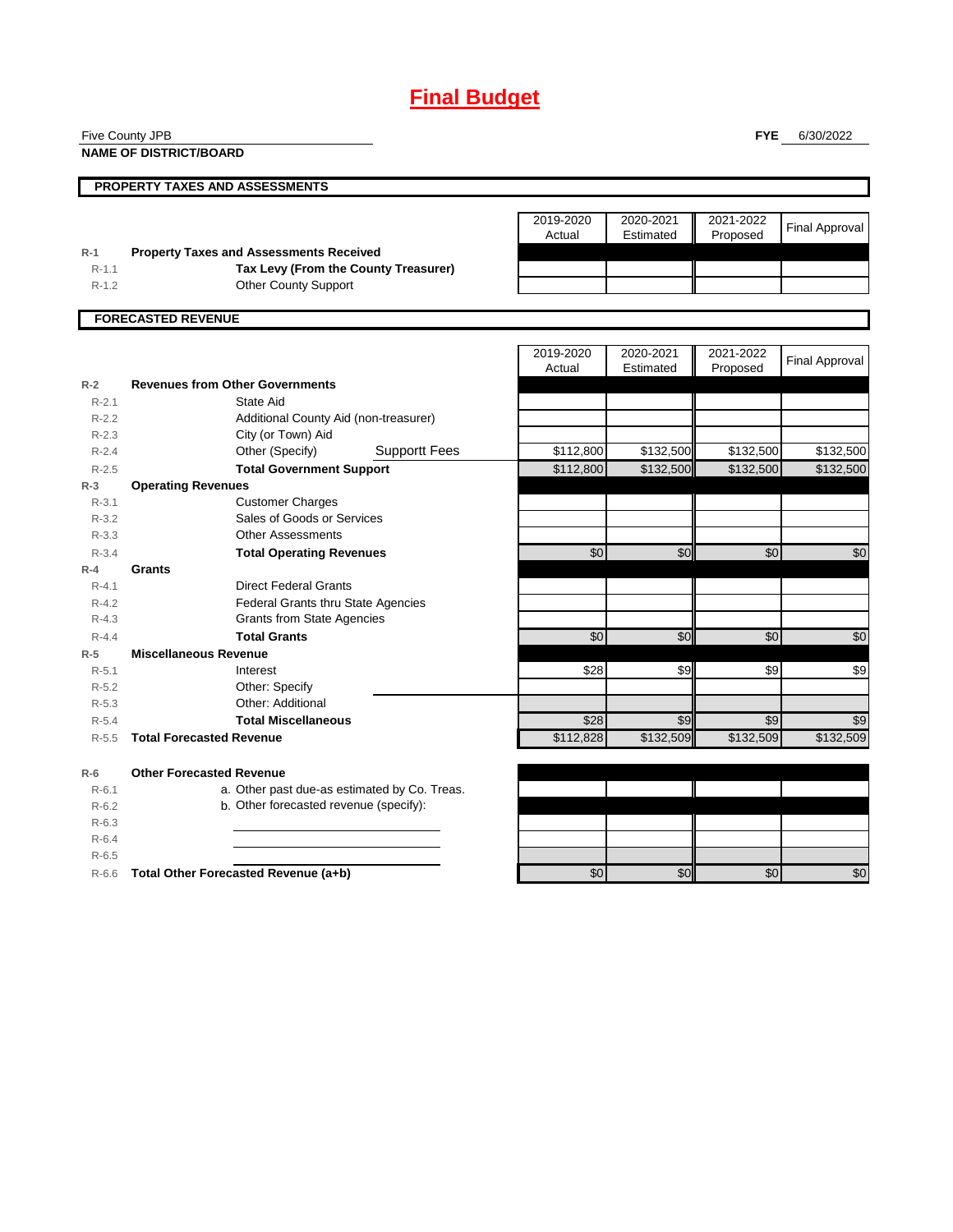#### Five County JPB **NAME OF DISTRICT/BOARD**

# **CAPITAL OUTLAY BUDGET**

| E-1       | <b>Capital Outlay</b> |                         |
|-----------|-----------------------|-------------------------|
| $E - 1.1$ |                       | <b>Real Property</b>    |
| $F-12$    |                       | Vehicles                |
| $F-1.3$   |                       | <b>Office Equipment</b> |
| $F-14$    |                       | Other (Specify)         |
| $F-1.5$   |                       |                         |
| $E - 1.6$ |                       |                         |
| $E - 1.7$ |                       |                         |
| E-1.8     | TOTAL CAPITAL OUTLAY  |                         |

|           |                             |                      | 2019-2020<br>Actual | 2020-2021<br>Estimated | 2021-2022<br>Proposed | <b>Final Approval</b> |
|-----------|-----------------------------|----------------------|---------------------|------------------------|-----------------------|-----------------------|
|           | <b>Capital Outlay</b>       |                      |                     |                        |                       |                       |
| $E-1.1$   |                             | <b>Real Property</b> |                     |                        |                       |                       |
| $E-1.2$   |                             | Vehicles             |                     |                        |                       |                       |
| $E-1.3$   |                             | Office Equipment     |                     |                        |                       |                       |
| $E - 1.4$ |                             | Other (Specify)      |                     |                        |                       |                       |
| $E-1.5$   |                             |                      |                     |                        |                       |                       |
| $E-1.6$   |                             |                      |                     |                        |                       |                       |
| $E - 1.7$ |                             |                      |                     |                        |                       |                       |
| $E-1.8$   | <b>TOTAL CAPITAL OUTLAY</b> |                      | \$0                 | \$0                    | \$0                   | \$0                   |
|           |                             |                      |                     |                        |                       |                       |

#### **ADMINISTRATION BUDGET**

|           |                                      |                                 | Actual    | Estimated |
|-----------|--------------------------------------|---------------------------------|-----------|-----------|
| $E-2$     | <b>Personnel Services</b>            |                                 |           |           |
| $E - 2.1$ |                                      | Administrator                   |           |           |
| $E - 2.2$ |                                      | Secretary                       |           |           |
| $E - 2.3$ |                                      | Clerical                        |           |           |
| $E - 2.4$ |                                      | Other (Specify)                 |           |           |
| $E - 2.5$ |                                      |                                 |           |           |
| $E - 2.6$ |                                      |                                 |           |           |
| $E - 2.7$ |                                      |                                 |           |           |
| $E-3$     | <b>Board Expenses</b>                |                                 |           |           |
| $E - 3.1$ |                                      | Travel                          |           |           |
| $E - 3.2$ |                                      | Mileage                         |           |           |
| $E - 3.3$ |                                      | Other (Specify)                 |           |           |
| $E - 3.4$ |                                      |                                 |           |           |
| $E - 3.5$ |                                      |                                 |           |           |
| $E - 3.6$ |                                      |                                 |           |           |
| $E-4$     | <b>Contractual Services</b>          |                                 |           |           |
| $E - 4.1$ |                                      | Legal                           | \$1,254   | \$1,200   |
| $E - 4.2$ |                                      | Accounting/Auditing             |           |           |
| $E - 4.3$ |                                      | Other (Specify)                 |           |           |
| $E-4.4$   |                                      | <b>Support Contract</b>         | \$107,389 | \$131,400 |
| $E - 4.5$ |                                      | <b>Surety Bonds</b>             |           | \$100     |
| $E - 4.6$ |                                      | see additional details          |           | \$12,000  |
| $E-5$     | <b>Other Administrative Expenses</b> |                                 |           |           |
| $E - 5.1$ |                                      | <b>Office Supplies</b>          |           |           |
| $E - 5.2$ |                                      | Office equipment, rent & repair |           |           |
| $E - 5.3$ |                                      | Education                       |           |           |
| $E - 5.4$ |                                      | Registrations                   |           |           |
| $E - 5.5$ |                                      | Other (Specify)                 |           |           |
| $E - 5.6$ |                                      |                                 |           |           |
| $E - 5.7$ |                                      |                                 |           |           |
| $E - 5.8$ |                                      |                                 |           |           |
| $E-6$     | <b>TOTAL ADMINISTRATION</b>          |                                 | \$108,643 | \$144,700 |

|           |                                      | 2019-2020<br>Actual | 2020-2021<br>Estimated | 2021-2022<br>Proposed | <b>Final Approval</b> |
|-----------|--------------------------------------|---------------------|------------------------|-----------------------|-----------------------|
| $E-2$     | <b>Personnel Services</b>            |                     |                        |                       |                       |
| $E - 2.1$ | Administrator                        |                     |                        |                       |                       |
| $E - 2.2$ | Secretary                            |                     |                        |                       |                       |
| $E - 2.3$ | Clerical                             |                     |                        |                       |                       |
| $E - 2.4$ | Other (Specify)                      |                     |                        |                       |                       |
| $E - 2.5$ |                                      |                     |                        |                       |                       |
| $E - 2.6$ |                                      |                     |                        |                       |                       |
| $E - 2.7$ |                                      |                     |                        |                       |                       |
| $E-3$     | <b>Board Expenses</b>                |                     |                        |                       |                       |
| $E - 3.1$ | Travel                               |                     |                        |                       |                       |
| $E - 3.2$ | Mileage                              |                     |                        |                       |                       |
| $E - 3.3$ | Other (Specify)                      |                     |                        |                       |                       |
| $E - 3.4$ |                                      |                     |                        |                       |                       |
| $E - 3.5$ |                                      |                     |                        |                       |                       |
| $E - 3.6$ |                                      |                     |                        |                       |                       |
| $E-4$     | <b>Contractual Services</b>          |                     |                        |                       |                       |
| $E - 4.1$ | Legal                                | \$1,254             | \$1,200                | \$1,100               | \$1,100               |
| $E - 4.2$ | Accounting/Auditing                  |                     |                        |                       |                       |
| $E - 4.3$ | Other (Specify)                      |                     |                        |                       |                       |
| $E - 4.4$ | <b>Support Contract</b>              | \$107,389           | \$131,400              | \$131,400             | \$131,400             |
| $E-4.5$   | <b>Surety Bonds</b>                  |                     | \$100                  | \$100                 | \$100                 |
| $E - 4.6$ | see additional details               |                     | \$12,000               |                       |                       |
| $E-5$     | <b>Other Administrative Expenses</b> |                     |                        |                       |                       |
| $E - 5.1$ | <b>Office Supplies</b>               |                     |                        |                       |                       |
| $E - 5.2$ | Office equipment, rent & repair      |                     |                        |                       |                       |
| $E - 5.3$ | Education                            |                     |                        |                       |                       |
| $E - 5.4$ | Registrations                        |                     |                        |                       |                       |
| $E - 5.5$ | Other (Specify)                      |                     |                        |                       |                       |
| $E-5.6$   |                                      |                     |                        |                       |                       |
| $E - 5.7$ |                                      |                     |                        |                       |                       |
| $E - 5.8$ |                                      |                     |                        |                       |                       |
| $E-6$     | <b>TOTAL ADMINISTRATION</b>          | \$108,643           | \$144,700              | \$132,600             | \$132,600             |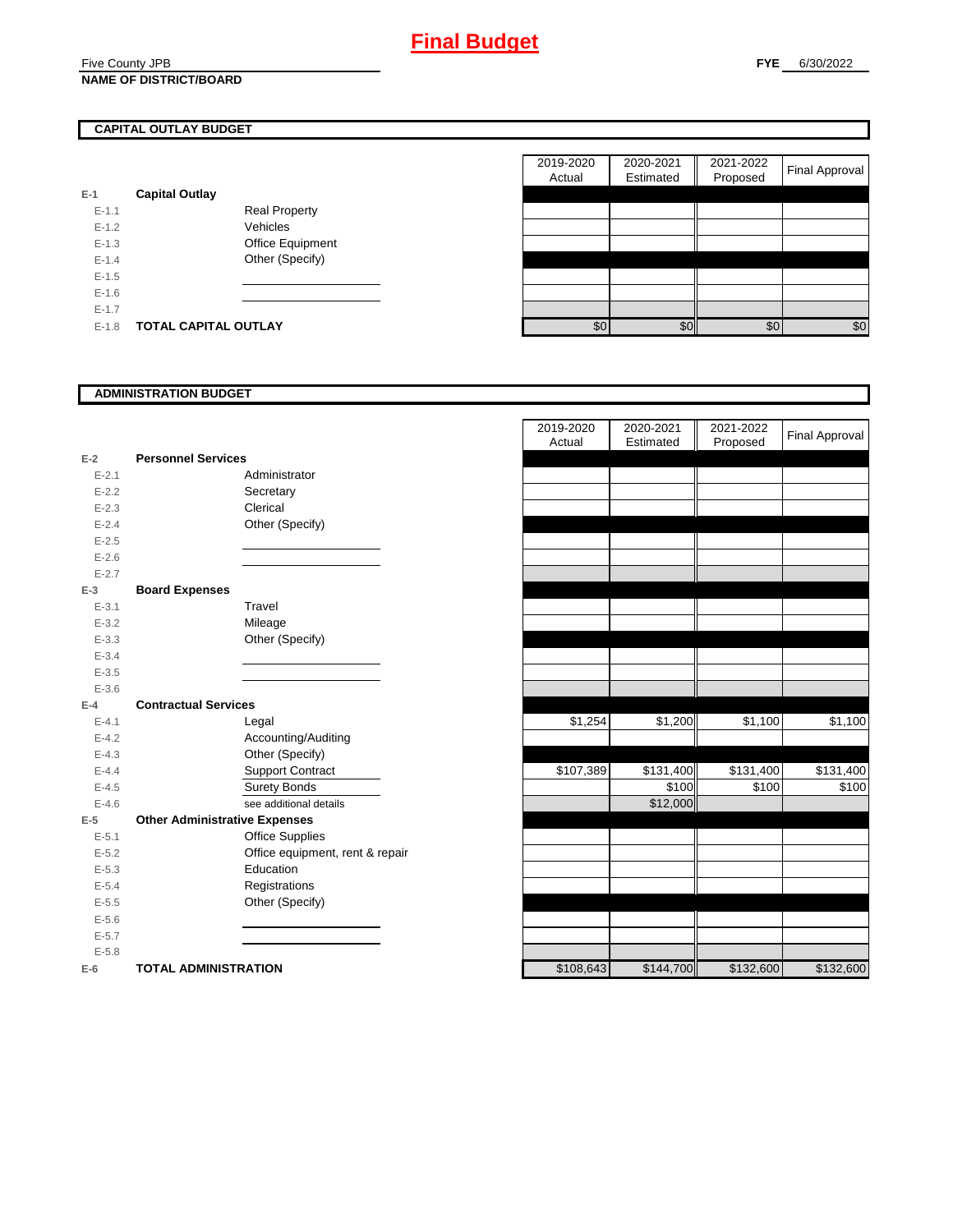## **FYE** 6/30/2022

# **OPERATIONS BUDGET**

| $E-7$              | <b>Personnel Services</b>              |                          |
|--------------------|----------------------------------------|--------------------------|
| $E - 7.1$          |                                        | Wages--Operations        |
| $E - 7.2$          |                                        | <b>Service Contracts</b> |
| $E - 7.3$          |                                        | Other (Specify)          |
| $E - 7.4$          |                                        |                          |
| $E - 7.5$          |                                        |                          |
| $E - 7.6$          |                                        |                          |
| $E-8$              | <b>Travel</b>                          |                          |
| $E - 8.1$          |                                        | Mileage                  |
| $E - 8.2$          |                                        | Other (Specify)          |
| $E - 8.3$          |                                        |                          |
| $E - 8.4$          |                                        |                          |
| $E - 8.5$          |                                        |                          |
| $E-9$              | <b>Operating supplies (List)</b>       |                          |
| $E-9.1$            |                                        |                          |
| $E - 9.2$          |                                        |                          |
| $E - 9.3$          |                                        |                          |
| $E - 9.4$          |                                        |                          |
| $E - 9.5$          |                                        |                          |
| $E-10$             | <b>Program Services (List)</b>         |                          |
| $E-10.1$           |                                        |                          |
| $E-10.2$           |                                        |                          |
| $E-10.3$           |                                        |                          |
|                    |                                        |                          |
| $E - 10.4$         |                                        |                          |
| $E - 10.5$         |                                        |                          |
| $E-11$             | <b>Contractual Arrangements (List)</b> |                          |
| $E - 11.1$         |                                        |                          |
| $E-11.2$           |                                        |                          |
| $E - 11.3$         |                                        |                          |
| $E-11.4$           |                                        |                          |
| $E-11.5$           |                                        |                          |
| $E-12$             | <b>Other operations (Specify)</b>      |                          |
| $E-12.1$           |                                        |                          |
| $E-12.2$           |                                        |                          |
| $E-12.3$           |                                        |                          |
| $E-12.4$           |                                        |                          |
| $E-12.5$<br>$E-13$ | <b>TOTAL OPERATIONS</b>                |                          |

| 2019-2020 | 2020-2021 | 2021-2022 | Final Approval |
|-----------|-----------|-----------|----------------|
| Actual    | Estimated | Proposed  |                |
|           |           |           |                |
|           |           |           |                |
|           |           |           |                |
|           |           |           |                |
|           |           |           |                |
|           |           |           |                |
|           |           |           |                |
|           |           |           |                |
|           |           |           |                |
|           |           |           |                |
|           |           |           |                |
|           |           |           |                |
|           |           |           |                |
|           |           |           |                |
|           |           |           |                |
|           |           |           |                |
|           |           |           |                |
|           |           |           |                |
|           |           |           |                |
|           |           |           |                |
|           |           |           |                |
|           |           |           |                |
|           |           |           |                |
|           |           |           |                |
|           |           |           |                |
|           |           |           |                |
|           |           |           |                |
|           |           |           |                |
|           |           |           |                |
|           |           |           |                |
|           |           |           |                |
|           |           |           |                |
|           |           |           |                |
|           |           |           |                |
|           |           |           |                |
|           |           |           |                |
|           |           |           |                |
|           |           |           |                |
| \$0       | \$0       | \$0       | \$0            |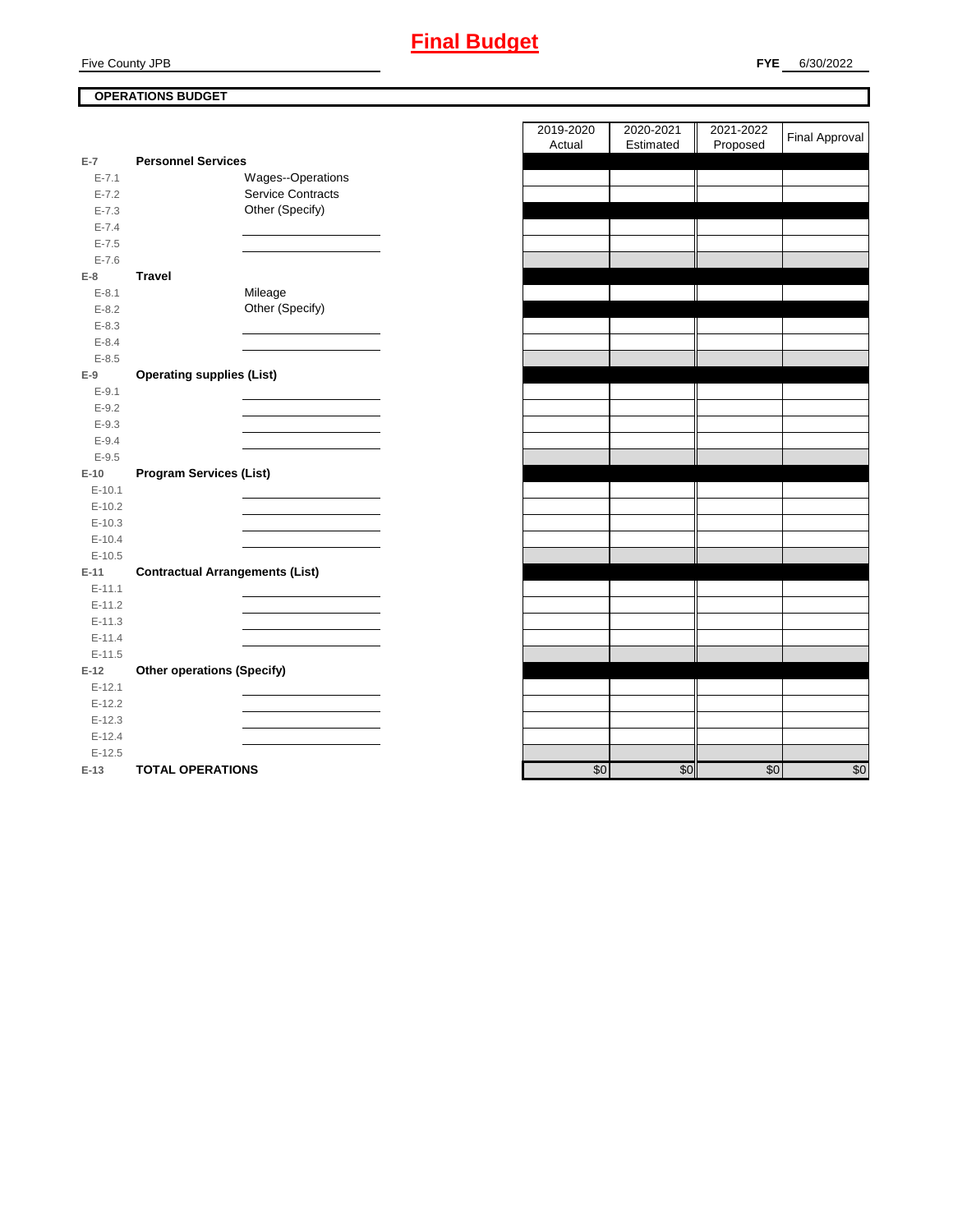#### **FYE** 6/30/2022

## **INDIRECT COSTS BUDGET**

| E-14       | Insurance                   |                               |
|------------|-----------------------------|-------------------------------|
| $F-141$    |                             | Liability                     |
| $F-142$    |                             | <b>Buildings and vehicles</b> |
| $E-14.3$   |                             | Equipment                     |
| $F-144$    |                             | Other (Specify)               |
| $F-14.5$   |                             |                               |
| $F-146$    |                             |                               |
| $F-147$    |                             |                               |
| $E-15$     | Indirect payroll costs:     |                               |
| $F-151$    |                             | FICA (Social Security) taxes  |
| $F-152$    |                             | <b>Workers Compensation</b>   |
| $E-15.3$   |                             | <b>Unemployment Taxes</b>     |
| $E-15.4$   |                             | Retirement                    |
| $E-15.5$   |                             | Health Insurance              |
| $E - 15.6$ |                             | Other (Specify)               |
| $E-15.7$   |                             |                               |
| $E-15.8$   |                             |                               |
| $E-15.9$   |                             |                               |
|            |                             |                               |
| $E-17$     | <b>TOTAL INDIRECT COSTS</b> |                               |

| 2019-2020<br>Actual | 2020-2021<br>Estimated | 2021-2022<br>Proposed | Final Approval |
|---------------------|------------------------|-----------------------|----------------|
|                     |                        |                       |                |
|                     |                        |                       |                |
|                     |                        |                       |                |
|                     |                        |                       |                |
|                     |                        |                       |                |
|                     |                        |                       |                |
|                     |                        |                       |                |
|                     |                        |                       |                |
|                     |                        |                       |                |
|                     |                        |                       |                |
|                     |                        |                       |                |
|                     |                        |                       |                |
|                     |                        |                       |                |
|                     |                        |                       |                |
|                     |                        |                       |                |
|                     |                        |                       |                |
|                     |                        |                       |                |
|                     |                        |                       |                |
| \$0                 | \$0                    | \$0                   | \$0            |

#### **DEBT SERVICE BUDGET**

|         |                           | 2019-2020 | 2020-2021 | 2021-2022 |                       |
|---------|---------------------------|-----------|-----------|-----------|-----------------------|
|         |                           | Actual    | Estimated | Proposed  | <b>Final Approval</b> |
| $D-1$   | <b>Debt Service</b>       |           |           |           |                       |
| $D-1.1$ | Principal                 |           |           |           |                       |
| $D-1.2$ | Interest                  |           |           |           |                       |
| $D-1.3$ | Fees                      |           |           |           |                       |
| $D-2$   | <b>TOTAL DEBT SERVICE</b> | \$0       | \$0       | \$0       | \$0                   |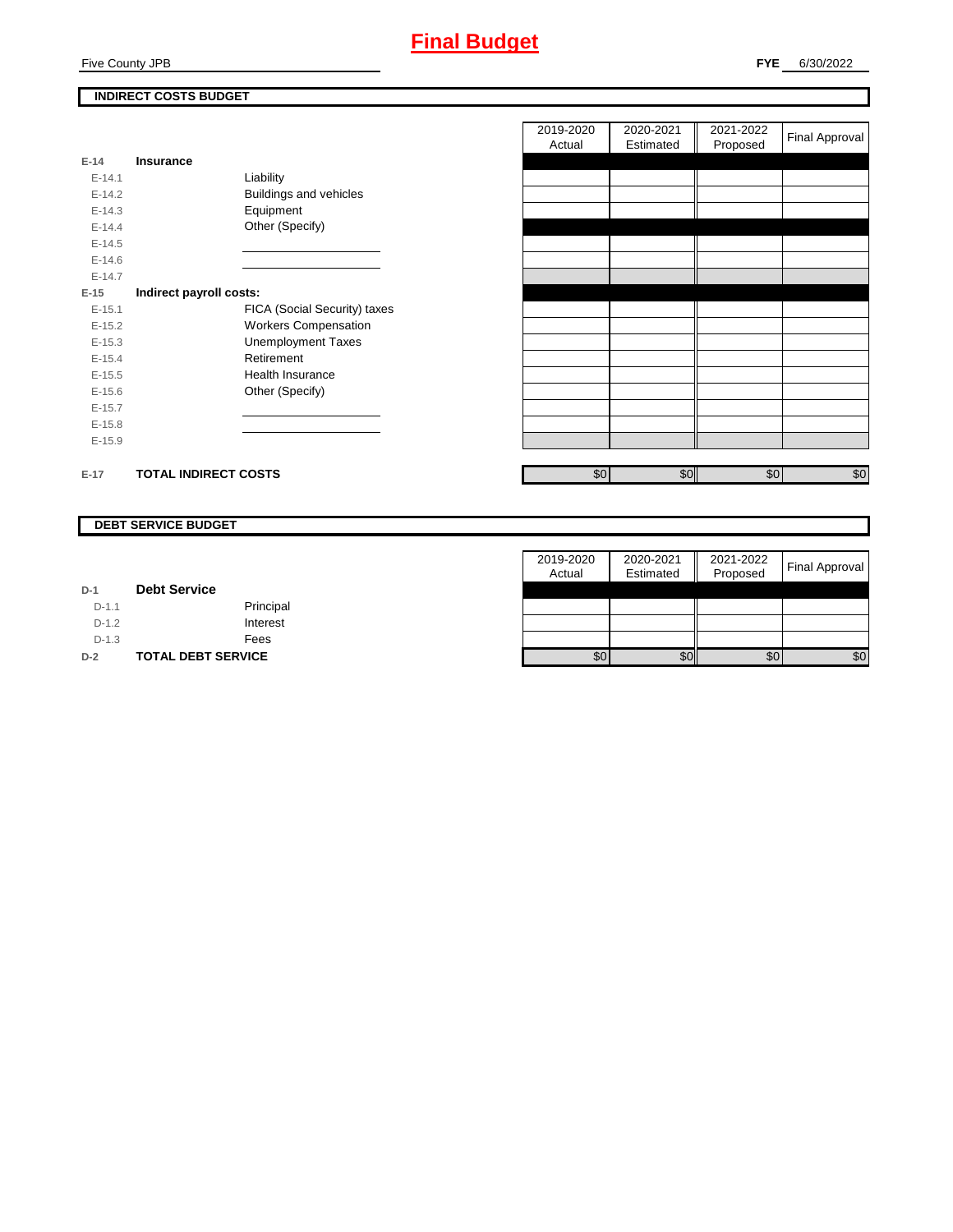# **Final Budget**

#### Five County JPB **NAME OF DISTRICT/BOARD**

### **GENERAL FUNDS**

|         | JENERAL FUNDJ                                       |             |                  |                  |                |
|---------|-----------------------------------------------------|-------------|------------------|------------------|----------------|
|         |                                                     | End of Year | Beginning        | <b>Beginning</b> |                |
|         |                                                     | 2019-2020   | 2020-2021        | 2021-2022        |                |
|         | <b>Balances at Beginning of Fiscal Year</b>         | Actual      | Estimated        | Proposed         | Final Approval |
| $C-1.1$ | General Fund Checking Account Balance               | \$49,330    | \$49,330         | \$47,375         | \$47,375       |
| $C-1.2$ | Savings and Investments Account Balance             |             | \$0 <sub>1</sub> |                  |                |
| $C-1.3$ | General Fund CD Balance                             |             | \$0              |                  |                |
| $C-1.4$ | All Other Funds                                     |             | \$0              |                  |                |
| $C-1.5$ | Reserves (From Below)                               | \$0         | \$0              | \$0              | \$0            |
| $C-1.6$ | <b>Total Estimated Cash and Investments on Hand</b> | \$49,330    | \$49,330         | \$47,375         | \$47,375       |
|         |                                                     |             |                  |                  |                |

**C-2 General Fund Reductions:** C-2.1 a. Unpaid bills at FYE C-2.3 **Total Deductions (a+b) C-2.4 Estimated Non-Restricted Funds Available** 

**C-1 Balances at Beginning of Fiscal Year**

| $C-2.1$ | a. Unpaid bills at FYE                          |          |          |          |          |
|---------|-------------------------------------------------|----------|----------|----------|----------|
| $C-2.2$ | b. Reserves                                     | \$0      | "У.      | \$0      | \$0      |
| $C-2.3$ | Total Deductions (a+b)                          | \$0      | ъu       | \$0      | \$0      |
| $C-2.4$ | <b>Estimated Non-Restricted Funds Available</b> | \$49,330 | \$49,330 | \$47,375 | \$47,375 |

#### **SINKING & DEBT SERVICE FUNDS**

| $C-3$    |                                                             | 2019-2020<br>Actual | 2020-2021<br>Estimated | 2021-2022<br>Proposed | Final Approval |
|----------|-------------------------------------------------------------|---------------------|------------------------|-----------------------|----------------|
| $C-3.1$  | Beginning Balance in Reserve Account (end of previous year) |                     | \$0                    | \$0                   |                |
| $C-3.2$  | Date of Reserve Approval in Minutes:                        |                     |                        |                       |                |
| $C-3.3$  | Amount to be added to the reserve                           |                     |                        |                       |                |
| $C-3.4$  | Date of Reserve Approval in Minutes:                        |                     |                        |                       |                |
| $C-3.5$  | SUB-TOTAL                                                   | \$0                 | \$0                    | \$0                   | \$0            |
| $C-3.6$  | Identify the amount and project to be spent                 |                     |                        |                       |                |
| $C-3.7$  | a.                                                          |                     |                        |                       |                |
| $C-3.8$  | b.                                                          |                     |                        |                       |                |
| $C-3.9$  |                                                             |                     |                        |                       |                |
| $C-3.10$ | Date of Reserve Approval in Minutes:                        |                     |                        |                       |                |
| $C-3.11$ | TOTAL CAPITAL OUTLAY (a+b+c)                                | \$0                 | \$0                    | \$0                   | \$0            |
| $C-3.12$ | Balance to be retained                                      | \$0                 | \$0                    | \$0                   | \$0            |
|          |                                                             |                     |                        |                       |                |

#### **RESERVES**

|          |                                                             | 2019-2020 | 2020-2021 | 2021-2022 | Final Approval |
|----------|-------------------------------------------------------------|-----------|-----------|-----------|----------------|
| $C-4$    |                                                             | Actual    | Estimated | Proposed  |                |
| $C-4.1$  | Beginning Balance in Reserve Account (end of previous year) |           | \$0       | \$0       |                |
| $C-4.2$  | Date of Reserve Approval in Minutes:                        |           |           |           |                |
| $C-4.3$  | Amount to be added to the reserve                           |           |           |           |                |
| $C-4.4$  | Date of Reserve Approval in Minutes:                        |           |           |           |                |
| $C-4.5$  | SUB-TOTAL                                                   | \$0       | \$0       | \$0       | \$0            |
| $C-4.6$  | Identify the amount and project to be spent                 |           |           |           |                |
| $C-4.7$  | a.                                                          |           |           |           |                |
| $C-4.8$  | b.                                                          |           |           |           |                |
| $C-4.9$  |                                                             |           |           |           |                |
| $C-4.10$ | Date of Reserve Approval in Minutes:                        |           |           |           |                |
| $C-4.11$ | TOTAL OTHER RESERVE OUTLAY (a+b+c)                          | \$0       | \$0       | \$0       | \$0            |
| $C-4.12$ | Balance to be retained                                      | \$0       | \$0       | \$0       | \$0            |

## **BOND FUNDS**

|         |                                                             | 2019-2020 | 2020-2021        | 2021-2022 | Final Approval |
|---------|-------------------------------------------------------------|-----------|------------------|-----------|----------------|
| $C-5$   |                                                             | Actual    | Estimated        | Proposed  |                |
| $C-5.1$ | Beginning Balance in Reserve Account (end of previous year) |           | \$0              | \$0       |                |
| $C-5.2$ | Date of Reserve Approval in Minutes:                        |           |                  |           |                |
| $C-5.3$ | Amount to be added to the reserve                           |           |                  |           |                |
| $C-5.4$ | Date of Reserve Approval in Minutes:                        |           |                  |           |                |
| $C-5.5$ | SUB-TOTAL                                                   | \$0       | \$0              | \$0       | \$0            |
| $C-5.6$ | Identify the amount and project to be spent                 |           |                  |           |                |
| $C-5.7$ | Date of Reserve Approval in Minutes:                        |           |                  |           |                |
| $C-5.8$ | Balance to be retained                                      | \$0       | \$0 <sub>1</sub> | \$0       | \$0            |
| $C-5.9$ | TOTAL TO BE SPENT                                           | \$0       | \$0 <sub>l</sub> | \$0       | \$0            |